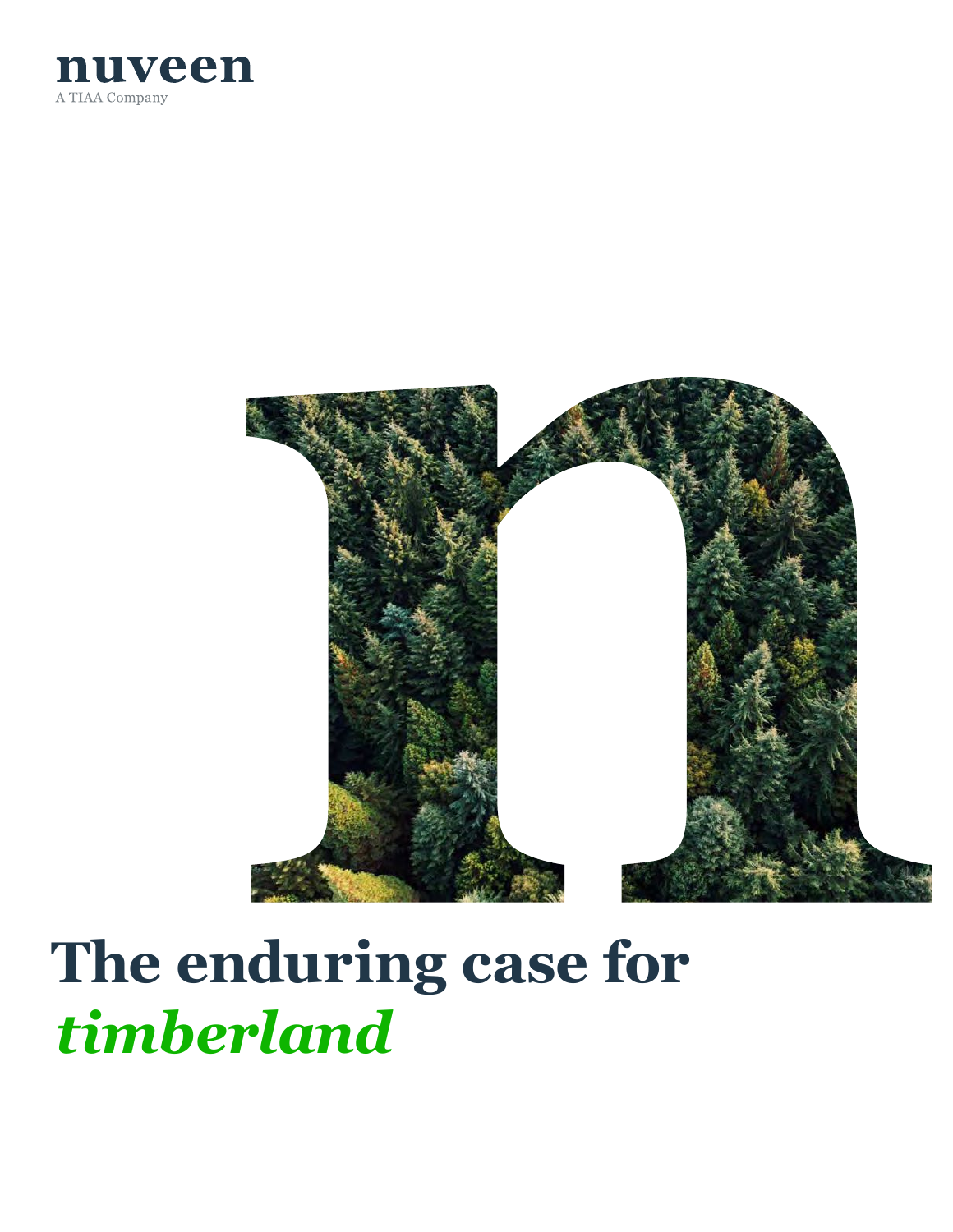## **Enduring principles support the fundamental case for timberland investing.**

#### **FOUR PRINCIPLES**

The argument for investing in timberland rests on four principles:

**3 4** *Strong market fundamentals* **1**

*Lack of correlation with other asset classes*



*Potential for attractive returns*

**2**



*A hedge against infation*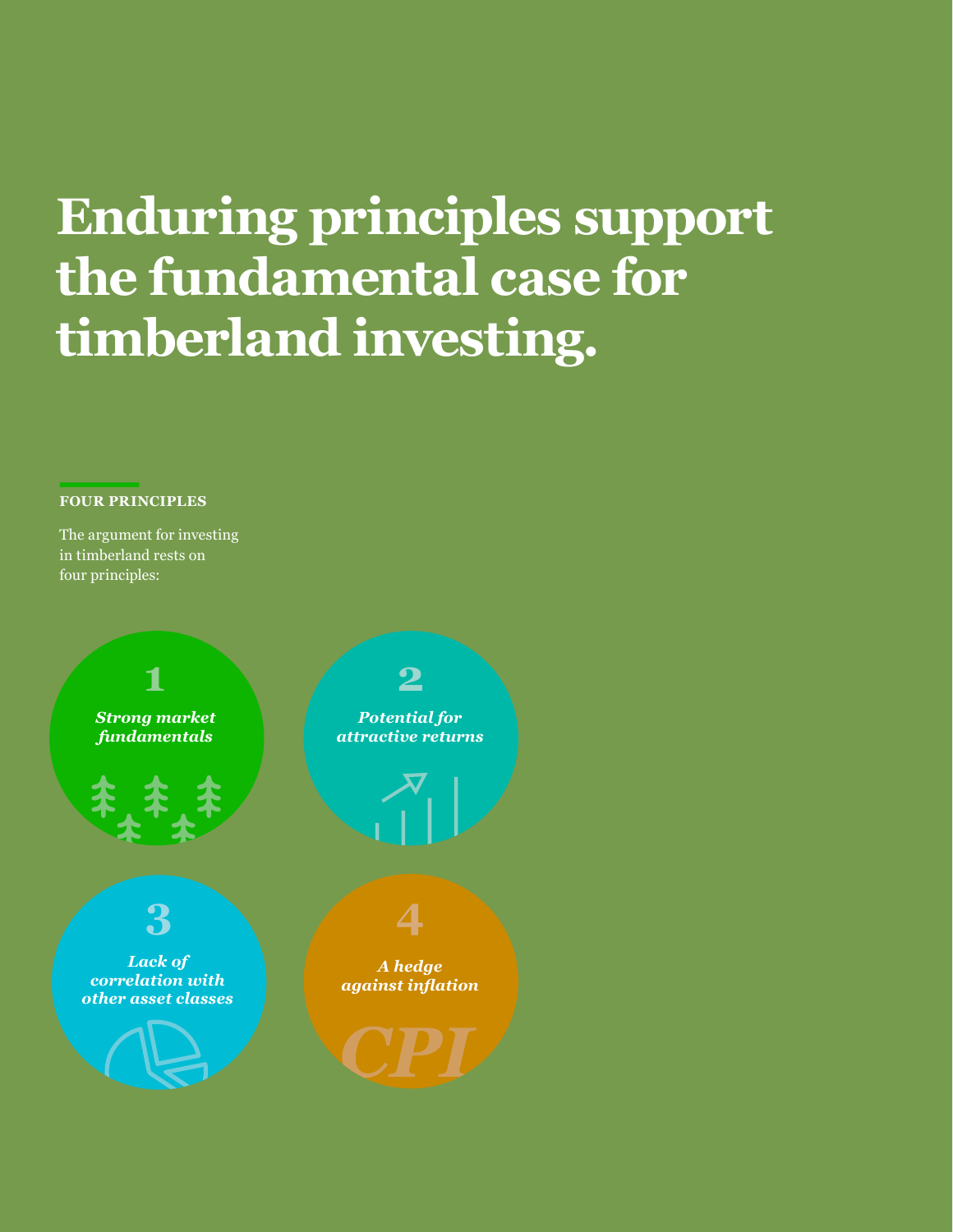*Timberland — and the wood fber it generates — is vital to the global economy, providing a renewable resource for housing, furniture, packaging, tissue, heat, energy and communications. For many decades, timberland was owned primarily by governments, wealthy families and corporate operators. But that all began to change about 50 years ago, creating a timberland investment landscape that continues to evolve.*

In response to the 1974 Employee Retirement Income Security Act, pension funds began to view timber as a way to fulfll their legal obligations to diversify plan investments as a means of minimizing the risk of large losses. Rising demand for timberland in the 1980s was met by restructuring the forest products industry so that ownership of timberland shifted from operating companies to fnancial investors. Timber investment management organizations (TIMOs) arose to facilitate these transactions and organize and manage investment partnerships.

Many of these new investment strategies built compelling track records over the subsequent years, demonstrating timberland's ability to produce strong, consistent returns through both current income and capital appreciation. The asset class's unique characteristics also provided portfolio-level benefts that have made timberland an enduring part of many institutional portfolios.

### 66

*The asset class's unique characteristics also provided portfoliolevel benefts that have made timberland an enduring part of many institutional portfolios."*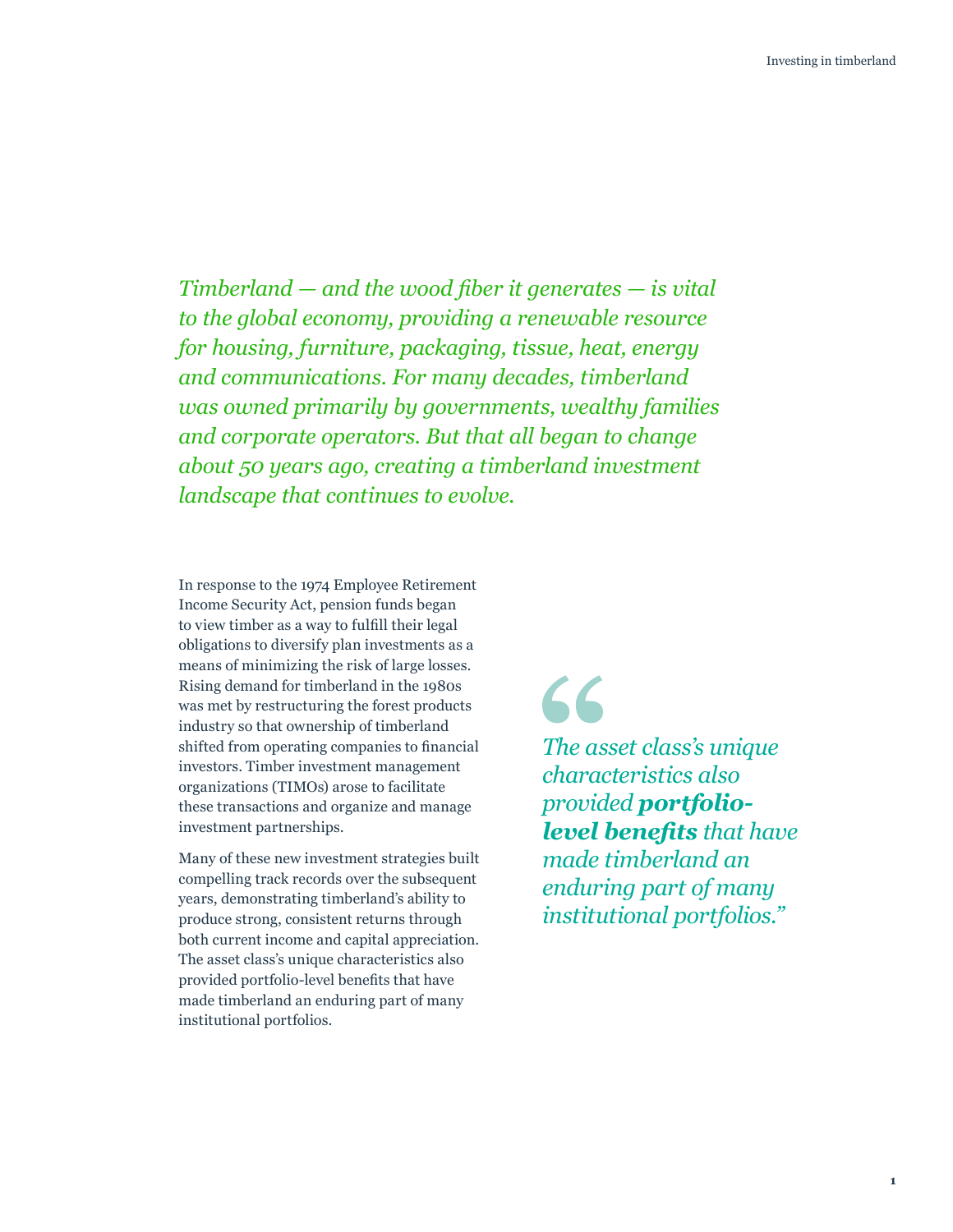### **Re-examining the case for timberland**

*Institutional portfolios include a mix of traditional and alternative assets. Pensions & Investments (2018) reports the typical defned beneft allocation to be about 50% equity, 25% fxed income and 25% alternatives. The allocation to alternatives may include private equity, real estate, farmland and/or timberland.* 

Capital allocation across industries is competitive and, like all alternative asset classes, timberland must earn its position in an institutional portfolio. The argument for investing in timberland has historically rested on four principles:

- **1** Strong market fundamentals
- **2** Potential for attractive returns
- **3** Lack of correlation to other asset classes
- **4** A hedge against infation

Using current data and in the context of recent market trends, here we re-examine the case for timberland to determine whether these principles still hold and, if not, what has changed.

#### **PRINCIPLE 1: Strong market fundamentals**

*Investing in timberland is a fundamental way to beneft from growing worldwide demand for wood. As populations expand and become wealthier, their large and growing wood demand provides attractive opportunities for timberland investors in key geographies.*

66 *Capital allocation*

*across industries is competitive and, like all alternative asset classes, timberland must earn its position in an institutional portfolio."*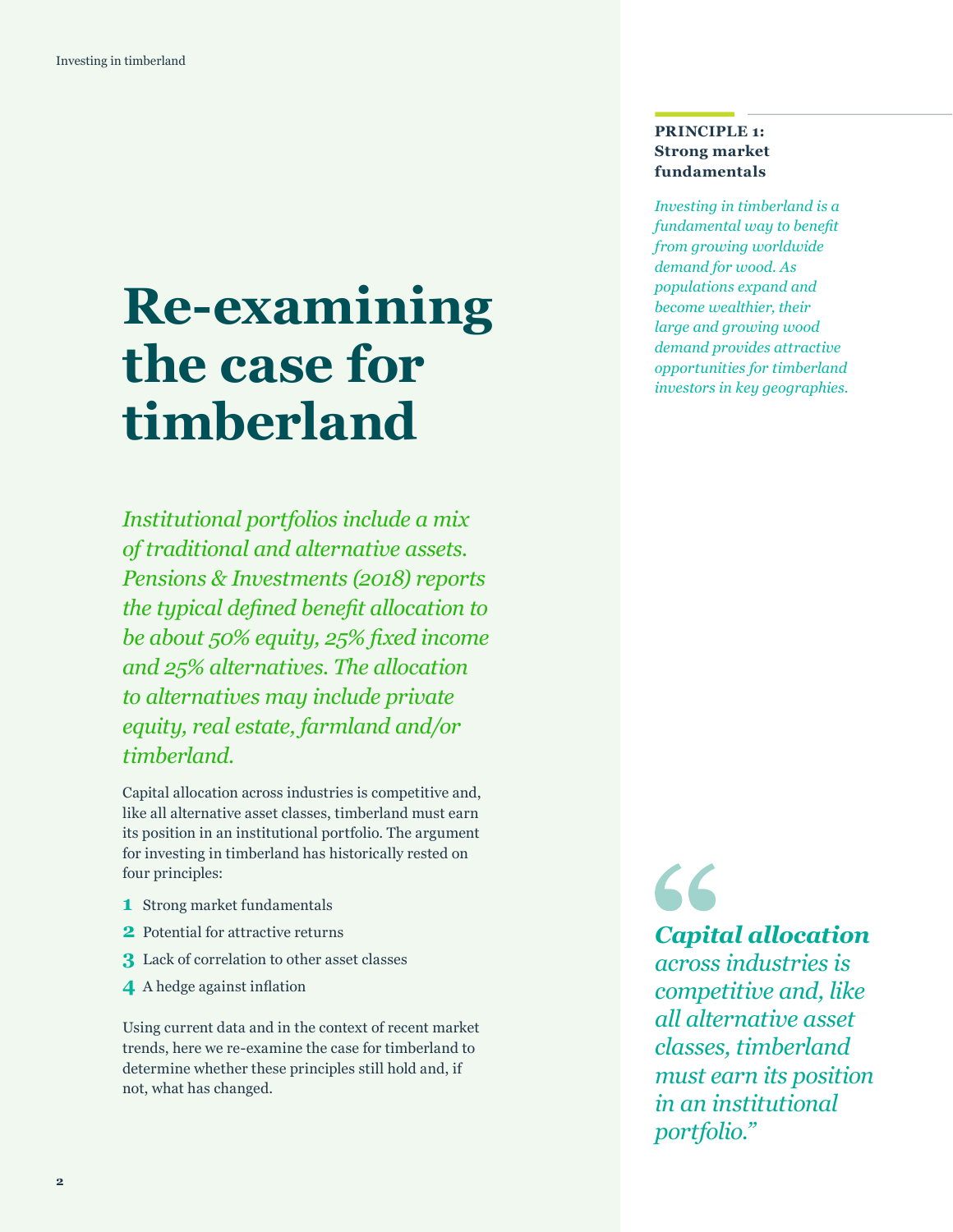The world's expanding population and economic growth, particularly in emerging market countries like Brazil, India and China, continues to support demand for wood. According to the World Bank, per capita GDP is expected to rise from about \$10,000 today to over \$17,000 by 2040 (2010 USD), with the greatest increases in Asia and Latin America. As per capita income increases in these emerging market countries, demand for forest products is expected to rise as well.

Timber demand is driven by industry's need for a range of wood-based products:



Major end-use markets for these products include housing, tissue, furniture, paper and packaging. In addition to traditional markets, growing demand for engineered wood products (e.g., cross-laminated timber), biofuels, and renewable alternatives for plastics and chemicals represent potentially massive new markets for timber.

The UN Food and Agriculture Organization (FAO) reports increasing global consumption of "industrial roundwood," which refers to wood used in manufacturing a broad range of products. Worldwide, between 1992 and 2016, industrial roundwood consumption increased at an average annual rate of 1.6% for hardwoods and 0.5% for softwoods **(Exhibit 1).** Growth in hardwood consumption has been driven primarily by demand for consumer products such as tissue, which are less sensitive to economic cycles. By contrast, industrial softwood consumption is related to housing construction and was more volatile during the Global Financial Crisis (GFC).

Based on the historical relationship between per capita income and industrial roundwood consumption and the World Bank's 2018 economic outlook, worldwide demand for wood is expected to continue growing. Between 2017 and 2040, hardwood and softwood consumption is expected to increase at compound annual rates of 2.2% and 0.5%.

#### **Exhibit 1: Worldwide industrial roundwood consumption**  (Volume: million cubic meters)



Sources: UN FAO, the World Bank, GWR research.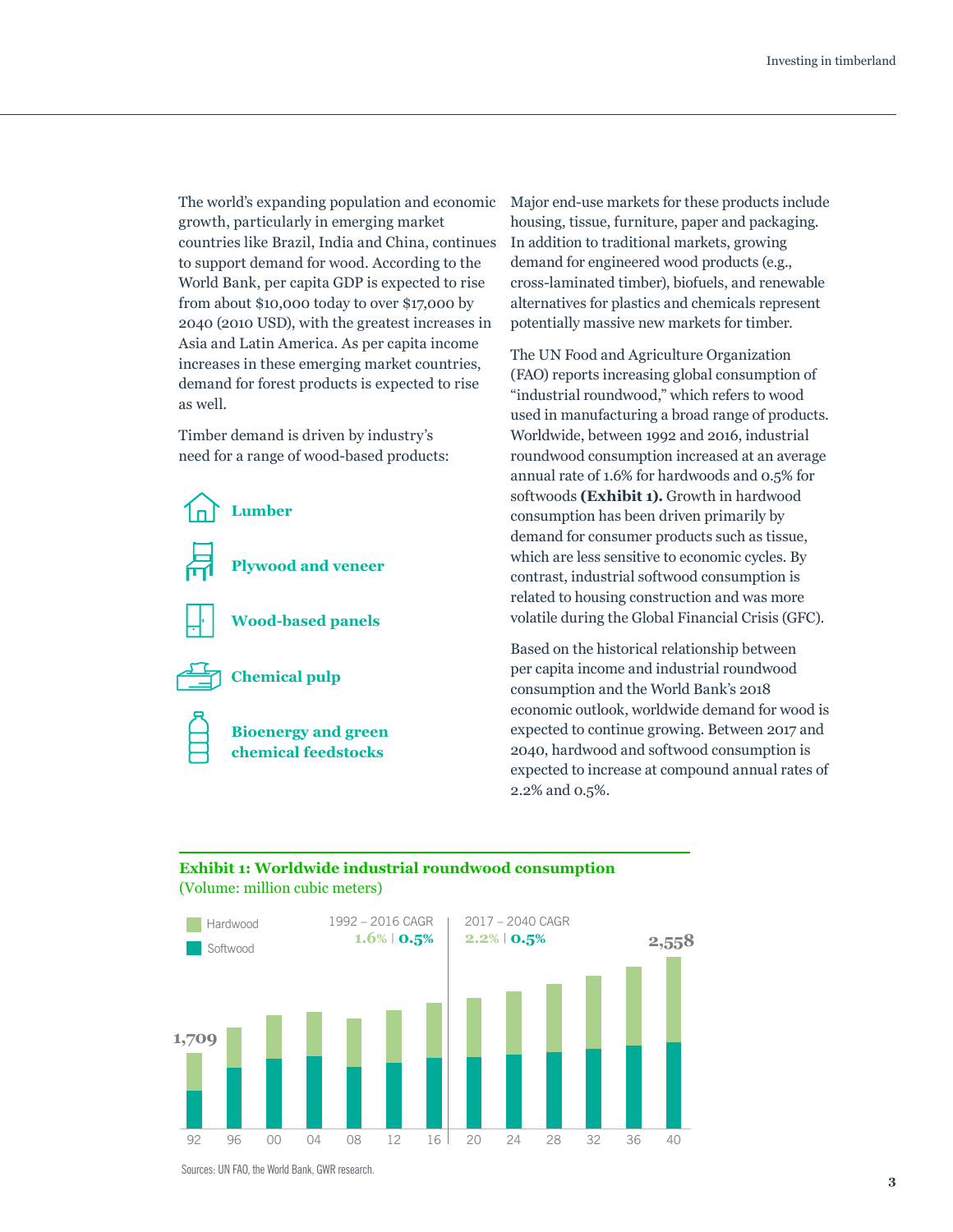#### **PRINCIPLE 2: Potential for attractive returns**

*Timberland returns have moderated in the last decade as a result of both cyclical and structural factors.*

> Since inception, NCREIF timberland returns appear highly competitive with traditional asset classes. For the period 1987 – 2017 and across a range of asset classes, timberland generated the highest mean return outperforming U.S. equities by over 300 basis points — and risk-adjusted return across a range of asset classes **(Exhibit 2)**. However, poor performance in recent years has caused many investors to wonder whether aboveaverage timberland returns from the 1990s and early 2000s have masked underperformance over the past decade.

Between 2008 and 2017, mean returns for many asset classes have declined — and timberland is no exception. Since 2008, timberland underperformed U.S. equities by nearly 200 basis points. During the same period, however, the volatility of timberland decreased, while volatility in equities markets increased. As a result, timberland continues to outperform U.S. equities on a risk-adjusted return basis as measured by the Sharpe Ratio **(Exhibit 3)**.

#### **Exhibit 2: Timberland has outperformed traditional asset classes since 1987**

**20-year performance of timberland and traditional asset classes** (Annual returns, 1987 – 2017)

|                          | Mean   | Standard<br>Deviation | Sharpe<br>Ratio |
|--------------------------|--------|-----------------------|-----------------|
| <b>U.S. Equities</b>     | 8.89%  | 16.55%                | 0.37            |
| <b>Non-U.S. Equities</b> | 5.44%  | 18.91%                | 0.14            |
| U.S. Fixed Income        | 6.47%  | 4.50%                 | 0.81            |
| Non-U.S. Fixed Income    | 5.96%  | 6.06%                 | 0.52            |
| <b>Timberland</b>        | 12.28% | 11.25%                | 0.84            |

**Exhibit 3: Timberland has continued to outperform on a risk-adjusted basis since 2008**

**10-year performance of real assets, commodities, and REITs** (Annual returns, 2008 – 2017)

|                          | Mean  | Standard<br>Deviation | Sharpe<br>Ratio |
|--------------------------|-------|-----------------------|-----------------|
| <b>U.S. Equities</b>     | 7.31% | 18.22%                | 0.25            |
| <b>Non-U.S. Equities</b> | 0.93% | 20.43%                | $-0.09$         |
| U.S. Fixed Income        | 4.30% | 3.10%                 | 0.48            |
| Non-U.S. Fixed Income    | 3.49% | 5.31%                 | 0.12            |
| <b>Timberland</b>        | 5.39% | 6.09%                 | 0.42            |

Data are based on rolling one-year total returns, calculated on a quarterly basis for periods ended 31 Dec 1987 through 31 Dec 2017. Asset classes represent the following indexes: U.S. equities – Russell 3000 Index; non-U.S. equities – MSCI ACWI ex USA Index; U.S. fxed income – Bloomberg Barclays U.S. Aggregate Index; non-U.S. fxed income – Bloomberg Barclays Global Aggregate Index; timberland – NCREIF Timberland Index. It is not possible to invest in an index. Performance for indices does not reflect investment fees or transactions costs.

Data are based on rolling one-year total returns, calculated on a quarterly basis for periods ended 31 Dec 2008 through 31 Dec 2017. Asset classes represent the following indexes: U.S. equities – Russell 3000 Index; non-U.S. equities – MSCI ACWI ex USA Index; U.S. fxed income – Bloomberg Barclays U.S. Aggregate Index; non-U.S. fixed income - Bloomberg Barclays Global Aggregate Index; timberland – NCREIF Timberland Index. It is not possible to invest in an index. Performance for indices does not reflect investment fees or transactions costs.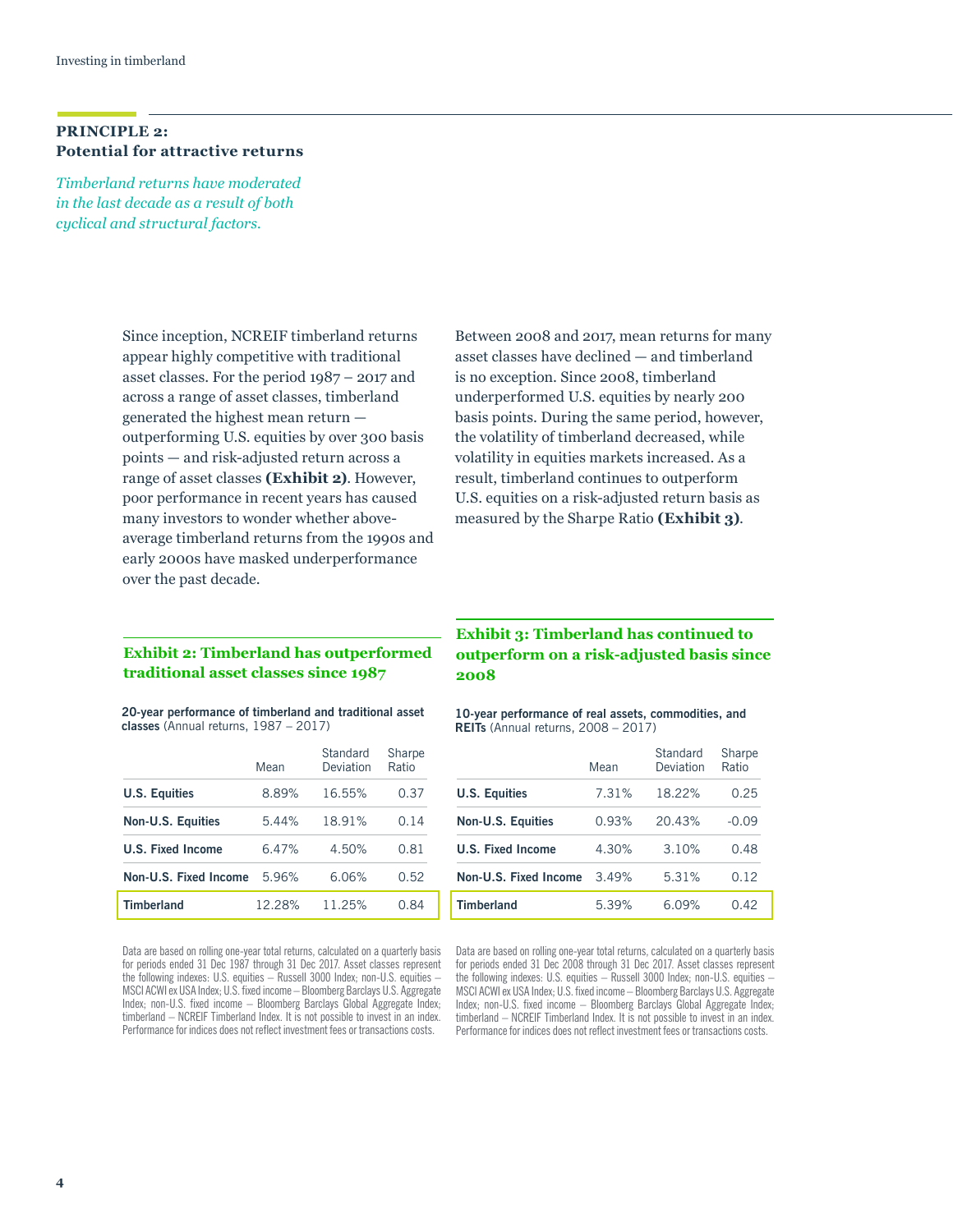Since 2008, the underlying drivers of moderating returns in the U.S. include improved market efficiency and a prolonged recovery. As an asset class, timberland has matured — earning greater investor acceptance, generating clearer information on markets and assets, and providing improved liquidity. As a result, timberland markets have become increasingly competitive and return expectations for U.S. timberland investments have moderated **(Exhibit 4)**. In the near term, this situation is unlikely to change.

Timberland performance in the past decade has also sufered due to the prolonged economic recovery. Housing comprises the most important end-use market for wood products, and construction starts remain below the long-term average and underlying demographic demand. In the U.S. South, a slow-to-recover housing market and efficiency improvements in manufacturing have caused average log prices in the region to remain near historic lows. In contrast, Pacifc Northwest timber markets have benefted from strong export and domestic demand, raising timber prices to decade-highs and lifting returns. With the U.S. South making up over half of the NCREIF Timberland Index, the difficult recovery in the region has hindered overall market performance. Markets in the U.S. South are likely to improve as a result of the region's continuing expansion of manufacturing capacity and to strengthen in all regions with growing demand for timber.

#### **Exhibit 4: NCREIF Timberland Index Returns, 1987 – 2017**



Though timberland performance has moderated in recent years, the outlook remains positive for disciplined investors. Since inception, NCREIF income return has remained a relatively steady component of total return, and a consistent cash yield is an important characteristic of timberland for many institutional investors. The capital return component of total timberland return has shown greater volatility, initially as a result of market inefficiencies in the emerging asset class and more recently in response to broader economic cycles and investor preferences. Looking ahead, we expect topperforming assets to include income return as a core component of total return, and capital return to be maximized through a longterm management approach and disciplined underwriting and dispositions.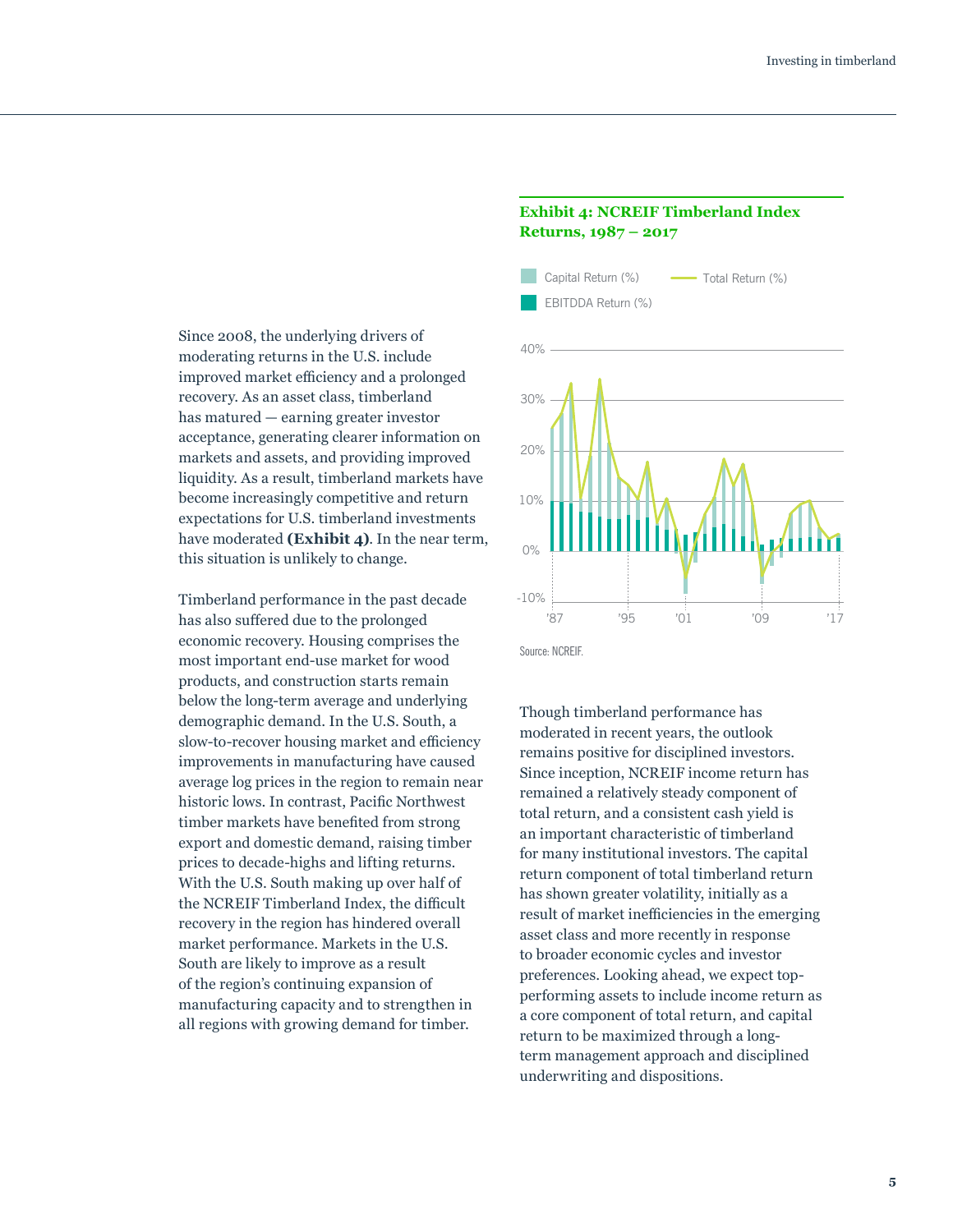#### **PRINCIPLE 3: Lack of correlation with other asset classes**

*Over the past several decades, U.S. timberland returns have exhibited a lack of correlation with traditional asset classes.*

> To improve portfolio efficiency, investors seek asset classes with low and negative correlations to improve diversifcation and reduce risk. Recent research suggests that private investments in relatively illiquid categories of real assets — timberland, farmland and commercial real estate have exhibited low or negative correlations to equities and fxed income. (*[Private real](https://documents.nuveen.com/Documents/Nuveen/Default.aspx?fileId=72254)  [Assets: improving portfolio diversifcation](https://documents.nuveen.com/Documents/Nuveen/Default.aspx?fileId=72254)  [with uncorrelated market exposure,](https://documents.nuveen.com/Documents/Nuveen/Default.aspx?fileId=72254)* Nuveen, [2018](https://documents.nuveen.com/Documents/Nuveen/Default.aspx?fileId=72254)) Indeed, between 1992 and 2017, low correlations between timberland returns and traditional assets classes (ranging from 0.15 to 0.17) suggests that timberland provided efficiency gains for institutional investors **(Exhibit 5)**. However, a closer look reveals that the relationship between returns across asset classes is continuously evolving.

In the last decade, correlations with traditional asset classes dropped even further, ranging from -0.11 to -0.35, suggesting that timberland can potentially deliver even greater efficiency gains in institutional portfolios.

#### **Exhibit 5: Low or negative correlations with traditional asset classes**

**20-year correlation of timberland and traditional asset classes**  (Annual returns, 1987 – 2017)

|                                    | U.S.<br><b>Equities</b> | Non-U.S.<br><b>Equities</b> | U.S. Fixed Fixed<br>Income | Non-U.S.<br>Income | <b>Timberland</b> |
|------------------------------------|-------------------------|-----------------------------|----------------------------|--------------------|-------------------|
| U.S.<br><b>Equities</b>            | 1                       | 0.77                        | $-0.07$                    | 0.04               | 0.15              |
| Non-U.S.<br><b>Equities</b>        | 0.77                    | $\mathbf{1}$                | $-0.3$                     | 0.03               | 0.17              |
| U.S. Fixed<br>Income               | $-0.07$                 | $-0.3$                      | 1                          | 0.7                | 0.17              |
| Non-U.S.<br><b>Fixed</b><br>Income | 0.04                    | 0.03                        | 0.7                        | 1                  | 0.15              |
| <b>Timberland</b>                  | 0.15                    | 0.17                        | 0.17                       | 0.15               | 1                 |

#### **10-year correlation of timberland and traditional asset classes**  (Annual returns, 2008 – 2017)

|                                    | <b>U.S.</b><br><b>Equities</b> | Non-U.S.<br><b>Equities</b> | <b>U.S. Fixed Fixed</b><br><b>Income</b> | Non-U.S.<br>Income | <b>Timberland</b> |
|------------------------------------|--------------------------------|-----------------------------|------------------------------------------|--------------------|-------------------|
| U.S.<br><b>Equities</b>            | $\mathbf{1}$                   | 0.92                        | $-0.21$                                  | 0.04               | $-0.35$           |
| Non-U.S.<br><b>Equities</b>        | 0.92                           | 1                           | $-0.1$                                   | 0.24               | $-0.34$           |
| U.S. Fixed<br>Income               | $-0.21$                        | $-0.1$                      | 1                                        | 0.68               | $-0.26$           |
| Non-U.S.<br><b>Fixed</b><br>Income | 0.04                           | 0.24                        | 0.68                                     | 1                  | $-0.11$           |
| <b>Timberland</b>                  | $-0.35$                        | $-0.34$                     | $-0.26$                                  | $-0.11$            | 1                 |

Correlation data are based on rolling one-year total returns, calculated on a quarterly basis for periods ended 31 Dec 2008 through 31 Dec 2017. Asset classes represent the following indexes: U.S. equities – Russell 3000 Index; non-U.S. equities – MSCI ACWI ex USA Index; U.S. fxed income – Bloomberg Barclays U.S. Aggregate Index; non-U.S. fxed income – Bloomberg Barclays Global Aggregate Index; timberland – NCREIF Timberland Index.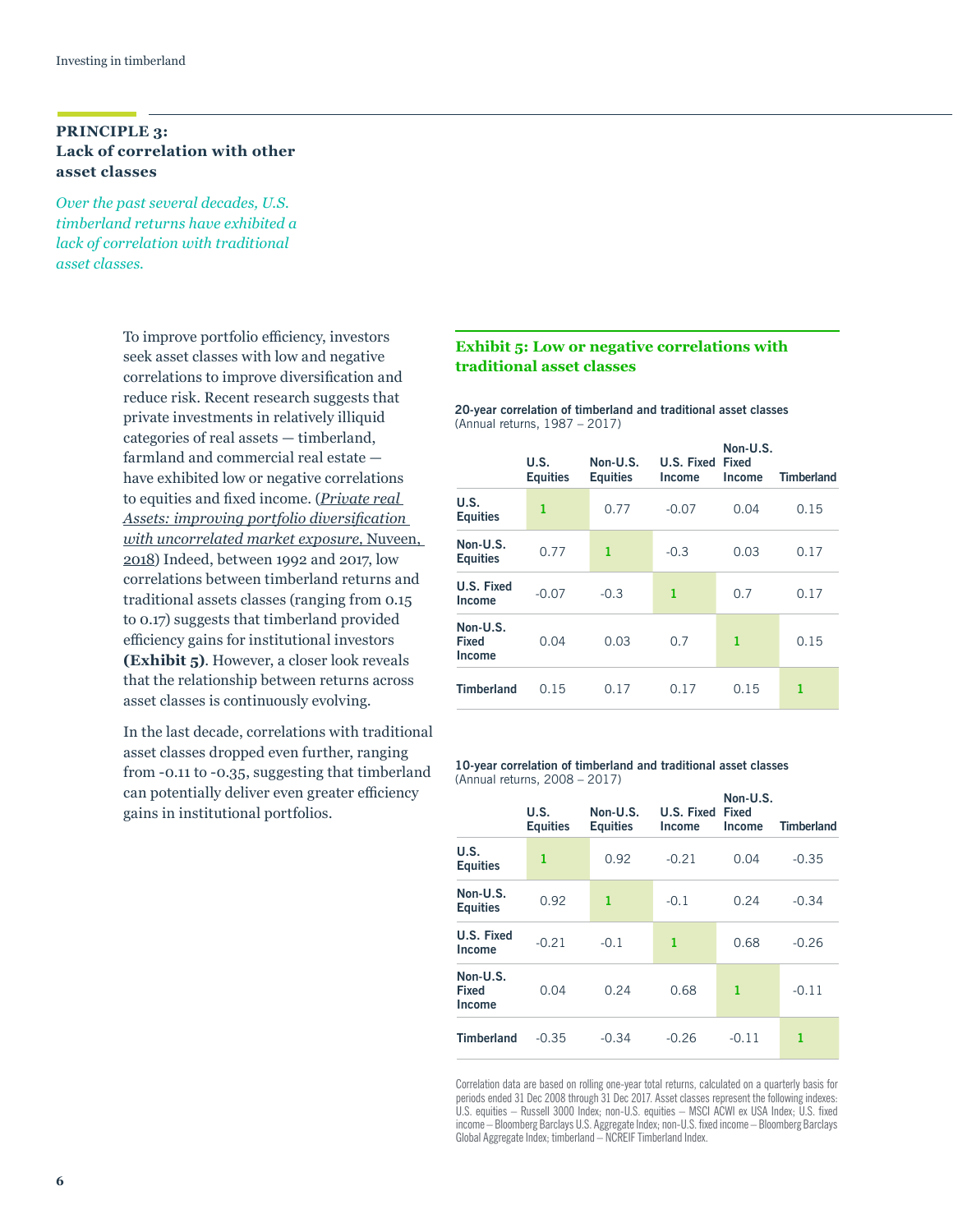The lack of correlation between timberland and U.S. equities in the most recent decade is shown in **Exhibit 6** below based on rolling 10-year correlation coefficients. However, this contrasts with positive correlation between asset classes in the prior decade, 2001 – 2010, and mostly negative correlations in earlier decades. This pattern indicates that the correlation between timberland and traditional asset classes is not consistently positive or negative, but depends on the asset class and broader economic conditions.

#### **Exhibit 6: Low correlations with U.S. equities in the most recent decade**

**Correlation coefficient between annual timberland and U.S. equities over rolling 10-year periods** (1961 – 2017)



Sources: John Hancock Timber Index (1960–1986), NCREIF (1987–2017), GWR research.

## 66

*The correlation between timberland and traditional asset classes is not consistently positive or negative but depends on the asset class and broader economic conditions."*

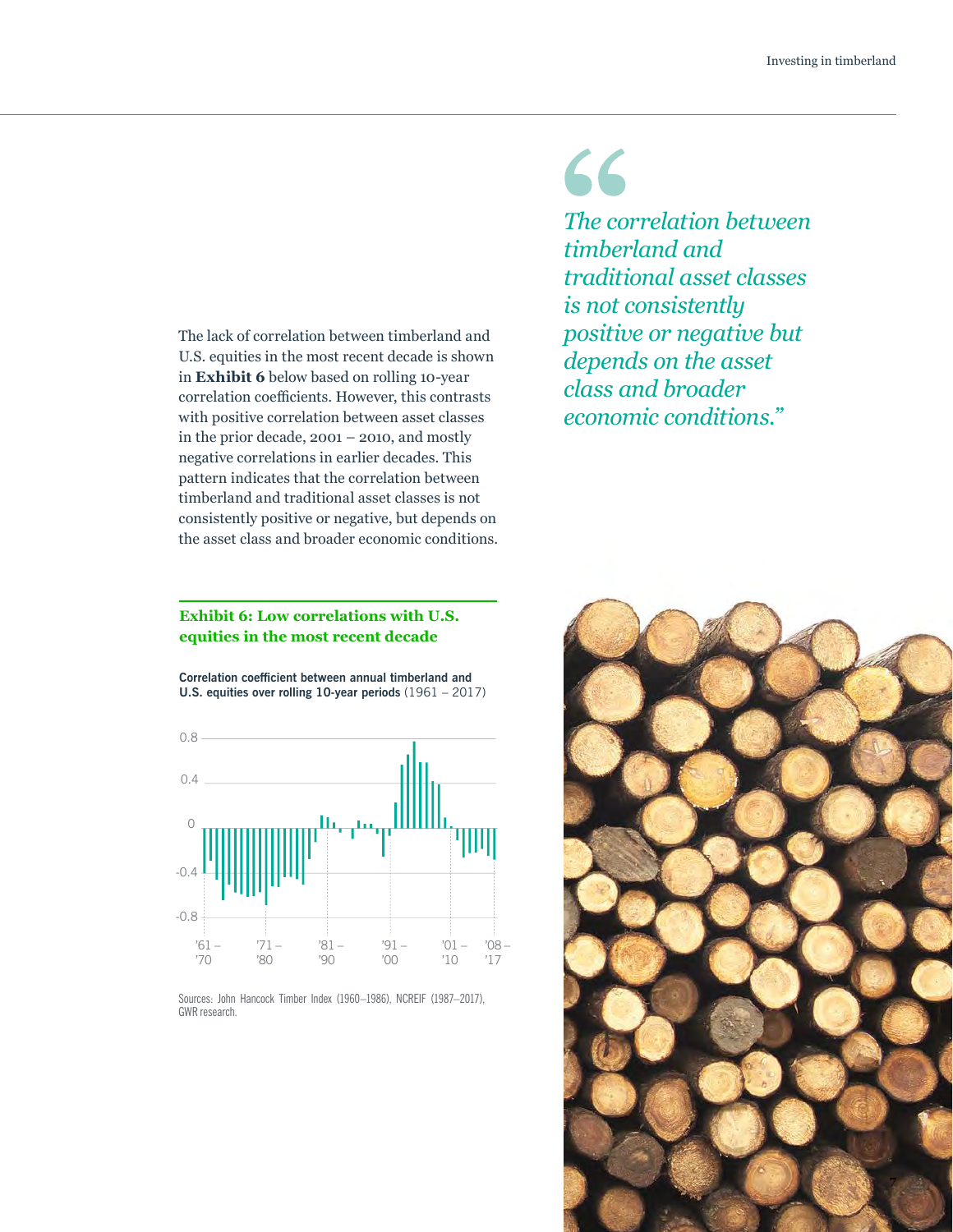#### **PRINCIPLE 4: A hedge against infation**

*Timberland continues to provide investors with a reliable hedge against infation.*

> Institutional investors have historically been attracted to timberland as a hedge against infation (*Do forest assets hedge infation?,* Washburn and Binkley, 1993) Between 1987 and 2017, the correlation between the U.S. CPI and timberland was positive and exceeded the correlation between infation and traditional asset classes — a pattern that remained consistent during the past decade, 2008–2017 **(Exhibit 7)**. In contrast, the correlation between U.S. and non-U.S. stocks and infation has remained strongly negative regardless of time period.

The correlation between timberland return and infation has remained reliably positive for many decades **(Exhibit 8).** The only exceptions were during periods of rapid price infation driven by the oil crises of the 1970s and early 1980s. In the absence of another period of double-digit infation, the data suggest that timberland will continue to provide a powerful hedge against infation.

#### **Exhibit 7: Timberland's infation correlation exceeds other asset classes**

**Correlation between infation, traditional asset classes and timberland returns**

|                   | $1987 - 2017$ 2008 - 2017 |         |
|-------------------|---------------------------|---------|
| U.S. stocks       | $-0.20$                   | $-0.61$ |
| Non-U.S. stocks   | $-0.25$                   | $-0.67$ |
| U.S. bonds        | 0.40                      | 0.34    |
| Non-U.S. bonds    | 0.19                      | 0.32    |
| <b>Timberland</b> | 0.58                      | 0.45    |

Source: NCREIF; US Bureau of Labor Statistics, GWR research.

#### **Exhibit 8: Timberland's infation correlation has remained positive for decades**

**Correlation between timberland return and U.S. CPI over rolling 10-year periods** (1961 – 2017)



Source: NCREIF; US Bureau of Labor Statistics, GWR research..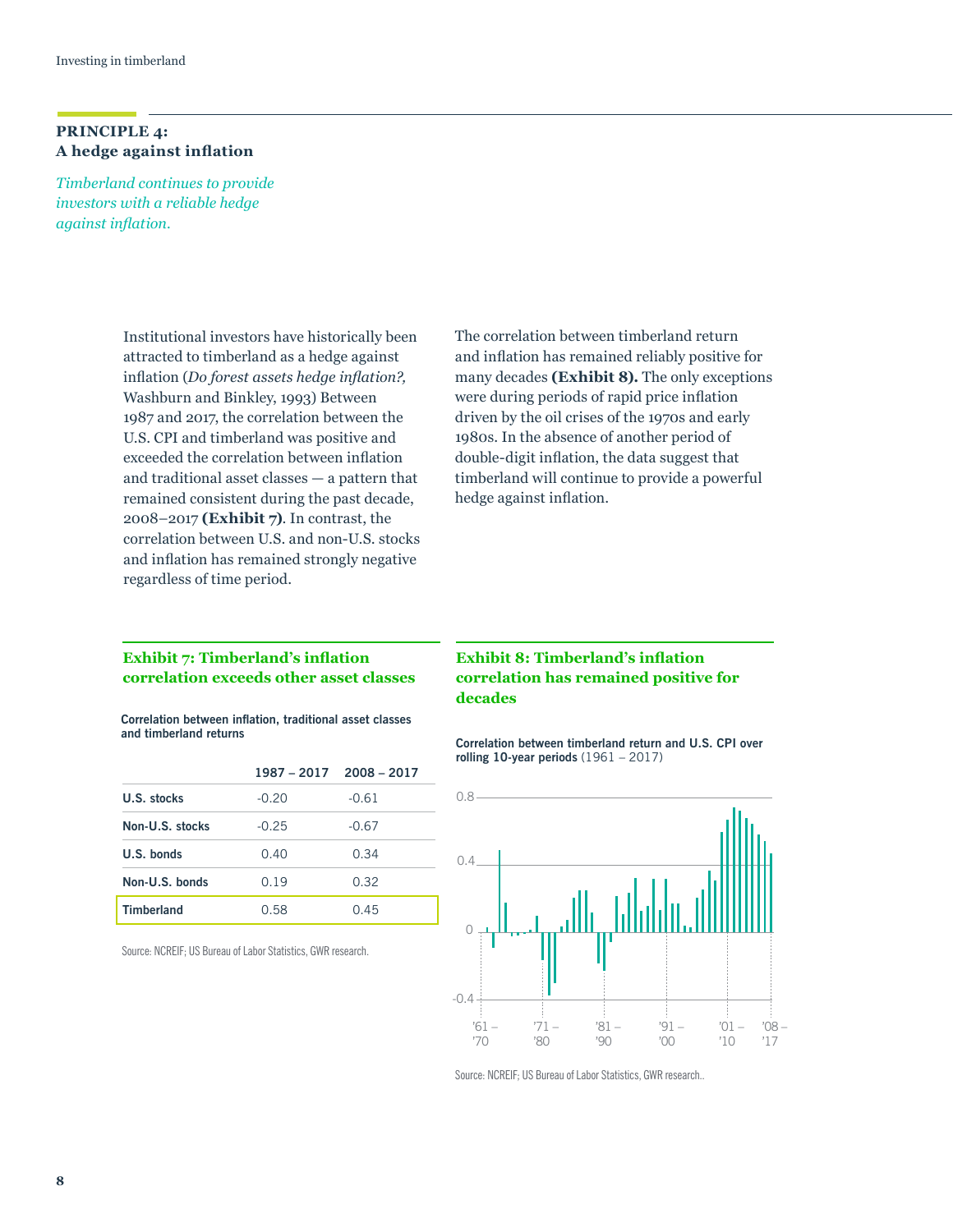**9**

### *There is also evidence that timberland investments provide a hedge against unexpected infation.*

There is also evidence that timberland investments provide a hedge against unexpected infation. This characteristic may be particularly benefcial in the current U.S. macroeconomic environment. The belief that infation increases as unemployment falls, known as the Phillips curve, has come under scrutiny as the relationship has appeared to weaken in recent years. Even as U.S. unemployment has fallen from 9% in 2009 to 4% in 2018, infation has remained relatively stable at about 2%. As the jobless rate continues to fall, however, the risk of an unexpected jump in infation is likely to increase.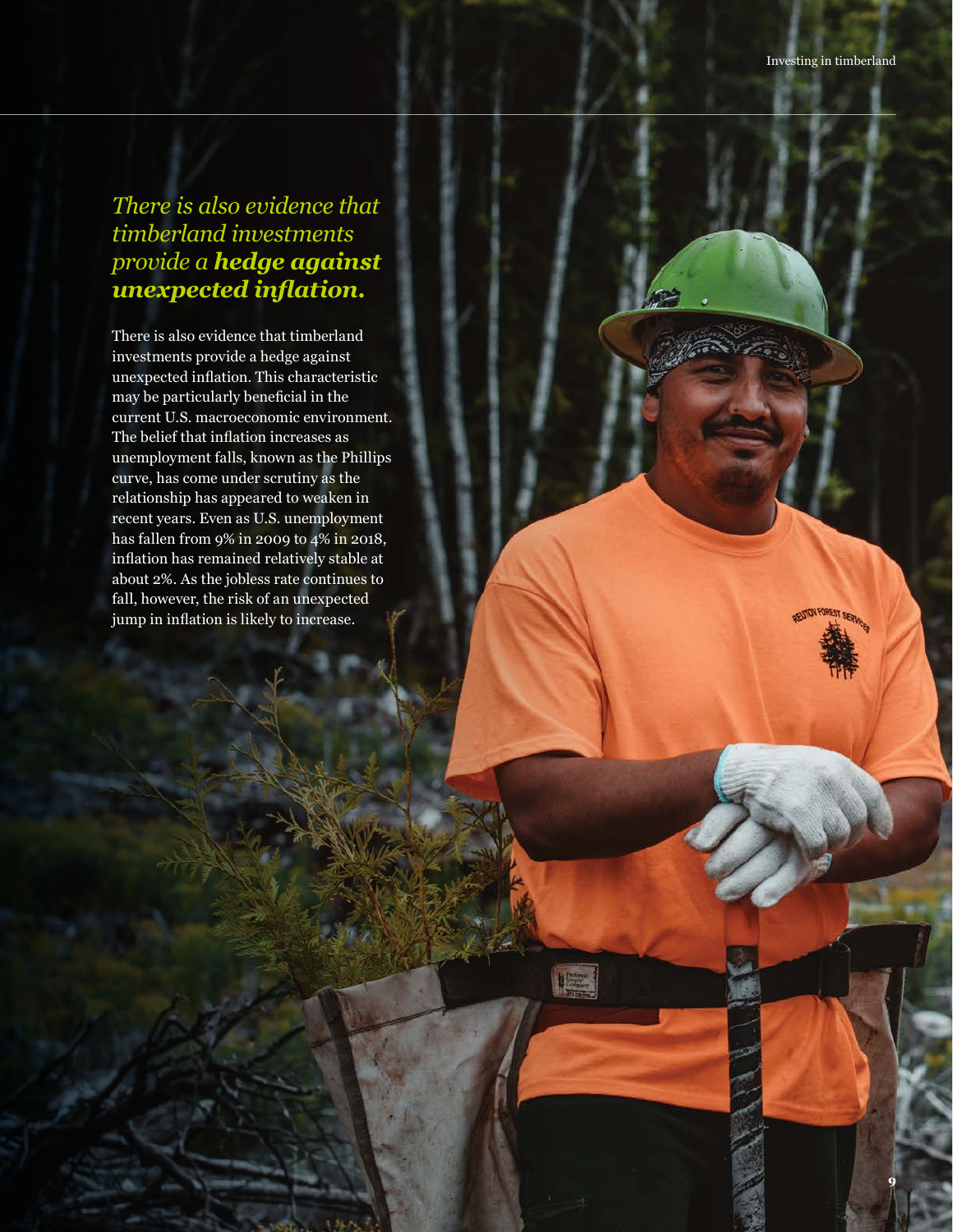### **Timberland investing in today's markets**

*The case for investing in timberland remains compelling, but it requires new approaches to address the changing market environment. To justify its role in institutional portfolios, timberland investments must deliver competitive performance and low correlations. Nuveen and GreenWood Resources (GWR) have identifed three innovative strategies ofering the potential to increase returns:*

#### **Global diversifcation for exposure to faster-growing markets**

Structural changes in U.S. timberland markets have increased competition and compressed returns. Despite moderating U.S. returns, timberland exposure continues to offer attractive risk-adjusted U.S. dollardenominated returns, scale and access to some of the world's largest wood markets. In addition to core market exposure, investors should consider opportunities in fastgrowing, emerging market countries to boost returns. GWR's global timberland portfolio optimization modeling results suggest that risk-efficient portfolios should include a substantial allocation to non-U.S. investments. Exposure to non-U.S. timberland investments with uncorrelated returns offers the potential to improve portfolio-level returns, benefting from expected growth in global wood demand.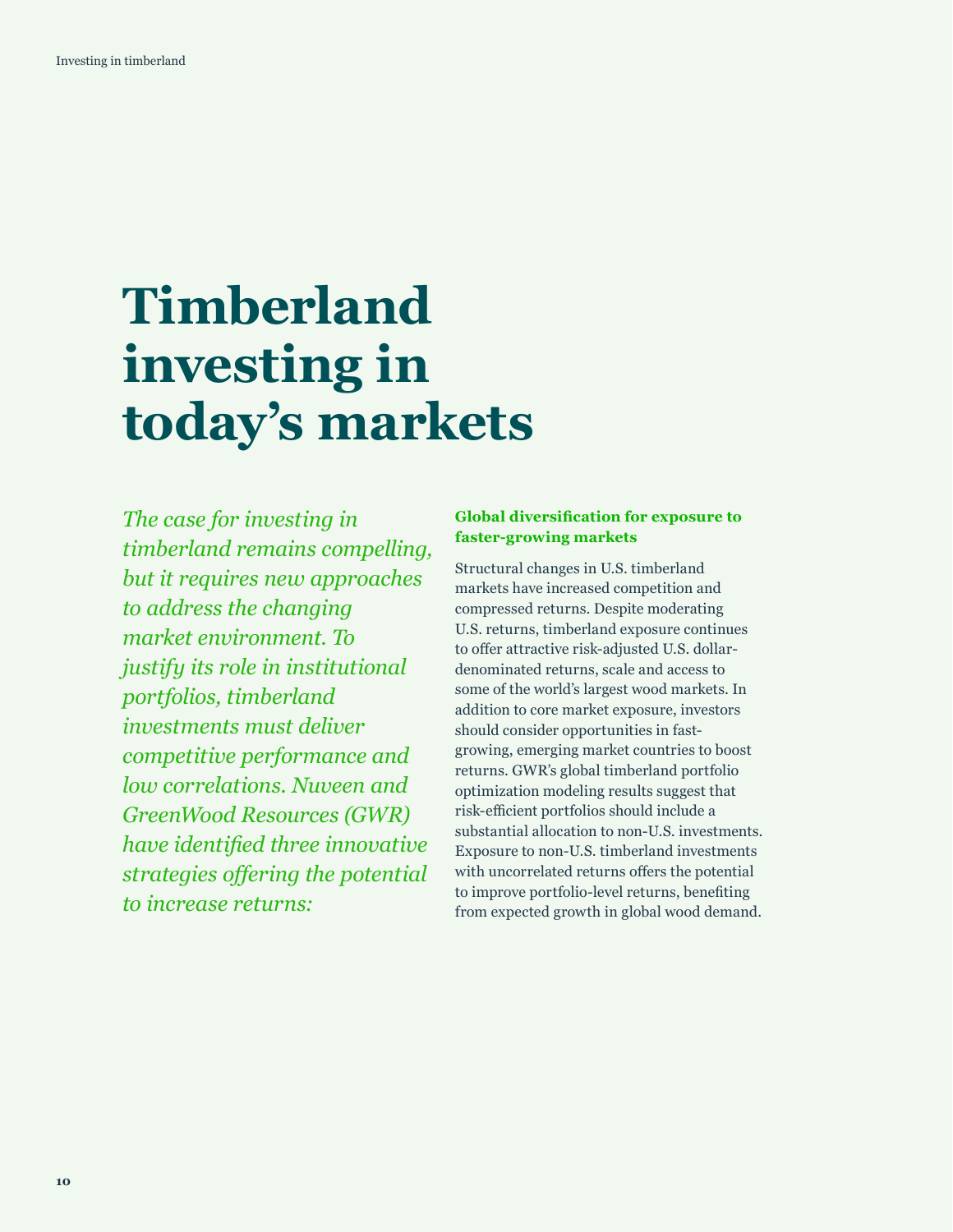#### **Impact investing to maximize timberland's potential environmental benefts**

The growth of impact investing and observed lack of correlation between ecosystem service and commercial timber markets directly support investments in conservation impact forestry (CIF). GWR research has found that a combination of conservation easements, carbon ofset credits and conservation-focused debt can materially increase timberland returns. These opportunities enhance GWR's commitment to environmental sustainability through rigorous timberland management (*[Timberland](https://www.nuveen.com/institutional/timberland-sustainability-report)  [sustainability report 2018,](https://www.nuveen.com/institutional/timberland-sustainability-report)* Nuveen).

#### **Return enhancers provide potential for higher alpha**

In addition to core timberland investment strategies, opportunities for alpha are increasingly important in highly competitive timberland markets.

> 66 *In addition to core timberland investment strategies, opportunities for alpha are increasingly important in highly competitive timberland markets."*



#### **INCREASE PRODUCTIVITY** *with improved plant material and silviculture to boost income.*

The income portion of timberland returns from growing and harvesting trees is signifcant, stable and largely uncorrelated to the returns of other assets. Income has become an increasingly important component of return in developed markets. In emerging markets, productivity gains present an opportunity to increase yields and investor returns.



#### **BUILD SCALE**

*to maximize operational and market efficiencies.* 

Capturing efficiencies through the timber value chain, from planting and merchandising to transporting harvested wood, may reduce operating costs and increase revenues. These gains may increase both the income and capital appreciation components of total returns.



#### **UNDERSTAND** *the market.*

Primary research to inform strategy development and investment management is critical to a fullydeveloped understanding of timberland markets. In addition to traditional supply, demand and price studies, spatially explicit market analysis, portfolio optimization and and stochastic fnancial models of risk and return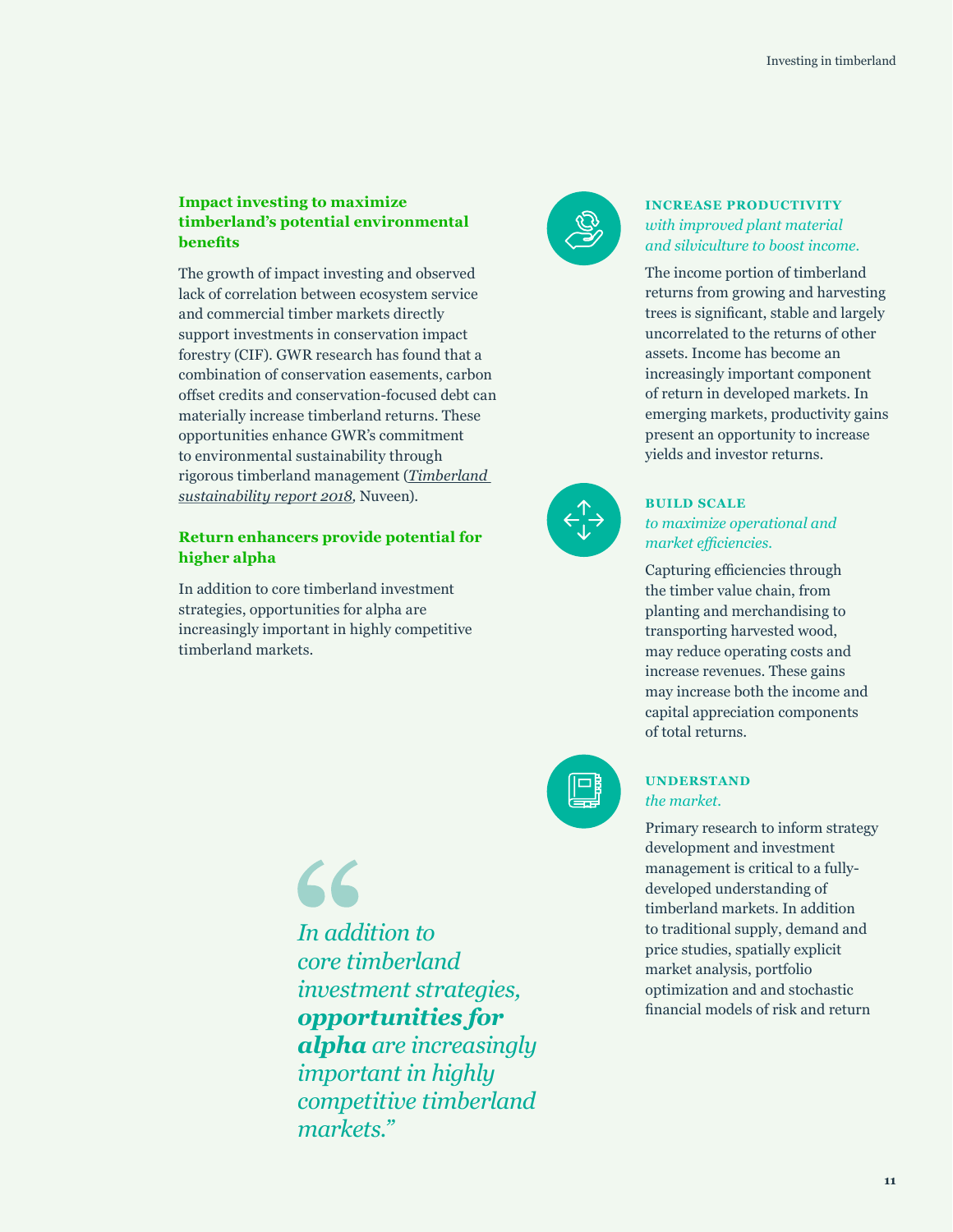### **Conclusion**

*The case for investing in timberland remains compelling despite the market's evolution:*

- Demand for wood and related products is likely to increase with global economic growth, particularly in emerging markets.
- Although returns have moderated in the past 10 years with the slow housing recovery, timberland has continued to outperform U.S. equities on a risk-adjusted basis due to its low volatility.
- The asset class has provided powerful diversifcation benefts based on consistently low or negative correlations with traditional asset classes.
- Timberland is likely to remain a reliable hedge against infation.

#### **Nuveen and GreenWood Resources advise clients to employ three key strategies to increase timber returns:**

- **1** Global diversifcation for exposure to faster-growing markets
- **2** Impact investing to maximize timberland's potential environmental benefts
- **3** Return enhancers to provide potential for higher alpha

**UNITED STATES 354,600**

**BRAZIL 229,200**

**URUGUAY 70,800**

**COLOMBIA 59,700**

**POLAND & ROMANIA 25,800**

**CHILE 5,100**

**TIMBERLAND HOLDINGS\***

*gross acres*

**745,200**

\*Acreage managed by GWR.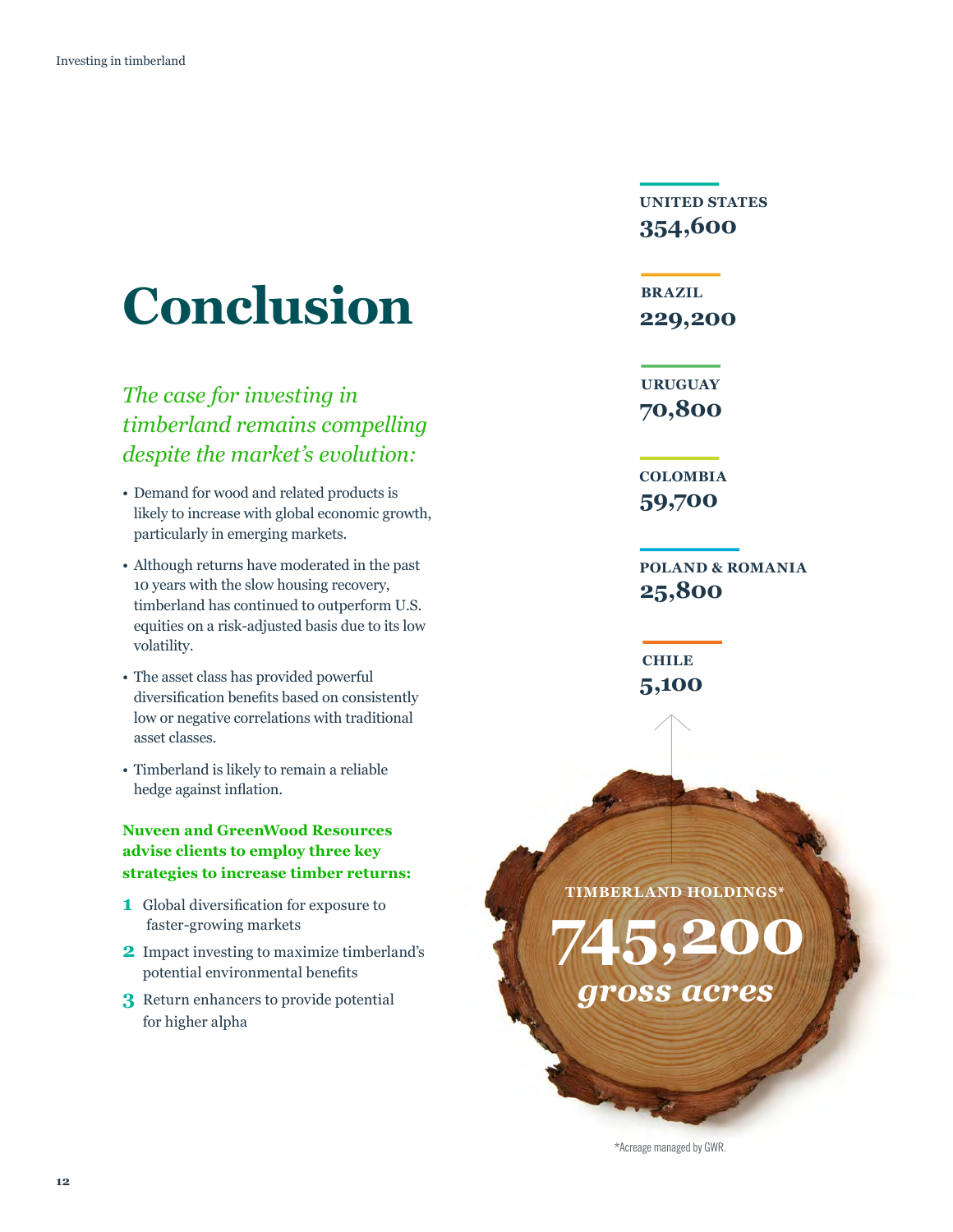### Nuveen and Greenwood Resources (GWR)

management arm of TIAA, managing more (GWR), Nuveen's timber investment afliate, management company.

industry knowledge with local insights to seek 745,000 gross acres under management, GWR